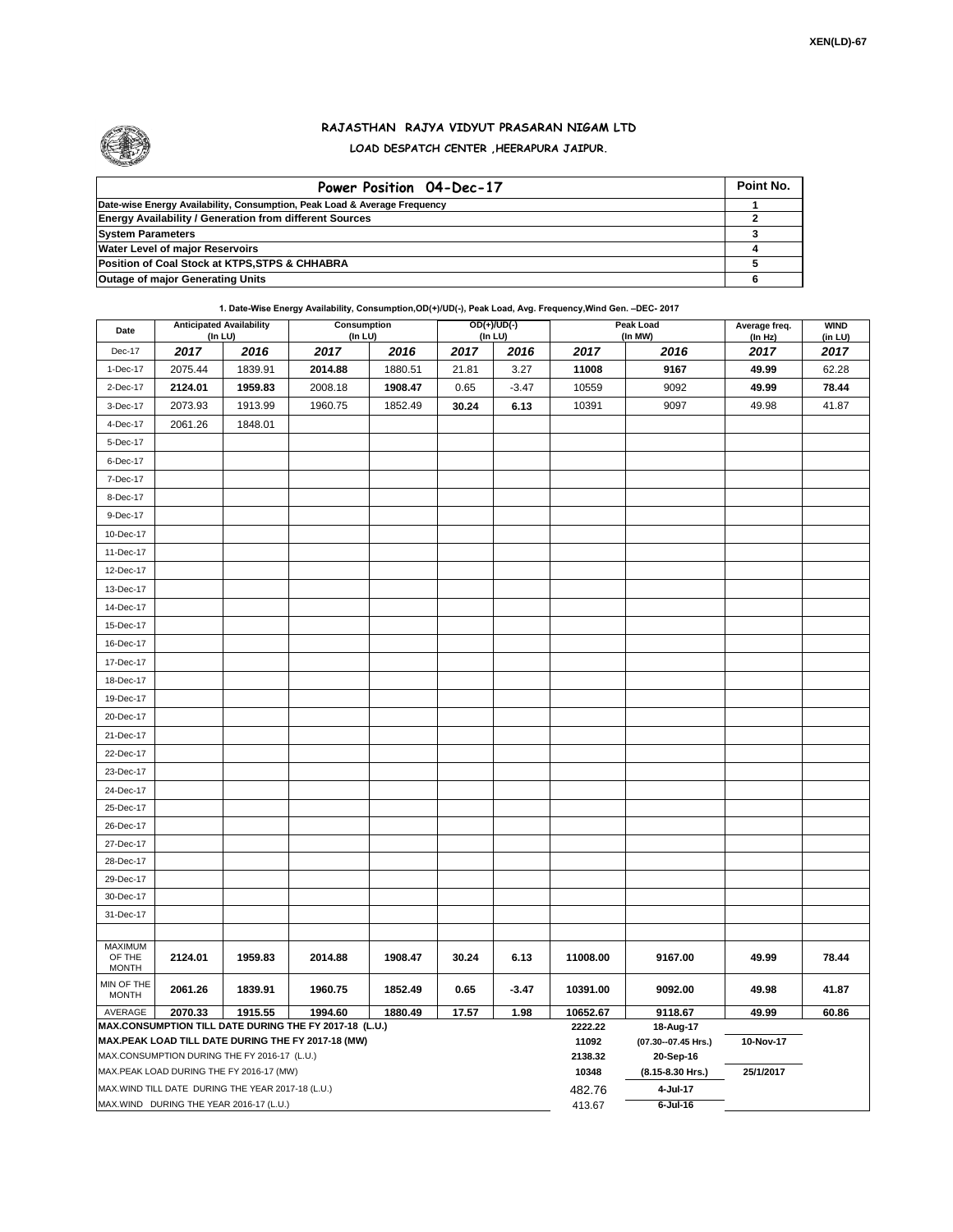## **2.Anticipated Availability/Generation From Different Sources**

| (In LU)        |                                                        |               |            |          |               |            |               |               |            |               |  |
|----------------|--------------------------------------------------------|---------------|------------|----------|---------------|------------|---------------|---------------|------------|---------------|--|
| S.No.          | Sources Available to Rajasthan /                       | Prior         | Prior      | Actual   | Prior         | Prior      | Actual        | Prior         | Prior      | Actual        |  |
|                | Installed Capacity as on 30.09.2016                    | assessment    | assessment | Energy   | assessment    | assessment | Energy        | assessment    | assessment | Energy        |  |
|                | (In MW)                                                | of Avail. For | of Avail.  | Received | of Avail. For | of Avail.  | Received      | of Avail. For | of Avail.  | Received      |  |
|                |                                                        | next Day      |            |          | next Day      |            |               | next Day      |            |               |  |
|                |                                                        |               | 1-Dec-17   |          |               | 2-Dec-17   |               |               | 3-Dec-17   |               |  |
| 1              | KTPS (1240/1240)                                       | 271.00        | 220.00     | 203.91   | 271.00        | 271.00     | 235.11        | 271.00        | 271.00     | 236.70        |  |
| $\mathbf{2}$   | STPS (1500/1500)                                       | 328.00        | 324.00     | 281.19   | 273.00        | 328.00     | 267.52        | 220.00        | 273.00     | 211.41        |  |
| 3              | DHOLPUR GAS CCPP (330/330)                             | 0.00          | 0.00       | 30.11    | 0.00          | 0.00       | 32.75         | 0.00          | 0.00       | 31.88         |  |
| 4              | RAMGARH (273.5/273.5)                                  | 45.00         | 44.00      | 43.03    | 45.00         | 45.00      | 43.23         | 45.00         | 45.00      | 42.77         |  |
| 5              | RAPP-A(200/200)                                        | 42.00         | 42.00      | 42.51    | 42.00         | 42.00      | 42.10         | 42.00         | 42.00      | 42.24         |  |
| 6              | MAHI (140/140)                                         | 0.00          | 0.00       | 8.71     | 0.00          | 0.00       | 7.54          | 0.00          | 0.00       | 8.43          |  |
| $\overline{7}$ | CHAMBAL (RPS+JS) (135.5/271)                           | 38.62         | 38.62      | 28.46    | 38.62         | 38.62      | 41.12         | 38.62         | 38.62      | 34.95         |  |
| 8              | GIRAL LIGNITE (250/250)                                | 0.00          | 0.00       | 0.00     | 0.00          | 0.00       | 0.00          | 0.00          | 0.00       | 0.00          |  |
| 9              | CHHABRA TPS 1000/1000)                                 | 221.00        | 216.00     | 207.70   | 221.00        | 221.00     | 204.94        | 221.00        | 221.00     | 198.77        |  |
| 10             | ADANI (TPS) + KALISINDH (TPS)<br>(1200+1200/1320+1200) | 133.74        | 131.43     | 129.70   | 131.89        | 133.74     | 133.12        | 226.43        | 131.89     | 130.75        |  |
| 11             | WIND FARM (3980.40/4119.15)                            | 70.50         | 71.00      | 62.28    | 61.00         | 70.50      | 78.44         | 38.00         | 61.00      | 41.87         |  |
| 12             | SOLAR POWER(737.70/1295.70)                            | 0.00          | 0.00       | 0.00     | 0.00          | 0.00       | 0.00          | 0.00          | 0.00       | 0.00          |  |
| 13             | CAPTIVE POWER PLANTS                                   | 0.00          | 0.00       | 0.00     | 0.00          | 0.00       | 0.00          | 0.00          | 0.00       | 0.00          |  |
| 14             | REGIONAL (INTRA STATE) O.A. (VLTPS)                    | 0.00          | 0.00       | 0.00     | 0.00          | 0.00       | 0.00          | 0.00          | 0.00       | 0.00          |  |
| 15             | OPEN ACCESS                                            | 14.36         | 21.41      | 21.41    | $-24.21$      | 14.36      | 14.36         | 10.74         | $-24.21$   | $-2.14$       |  |
| 16             | BIOMASS - (101.95/119.25)                              | 5.00          | 7.00       | 4.68     | 5.00          | 5.00       | 5.46          | 6.00          | 5.00       | 5.57          |  |
| 17             | BARSINGHSAR LTPS(250/250)                              | 54.00         | 54.00      | 52.70    | 54.00         | 54.00      | 52.82         | 54.00         | 54.00      | 52.85         |  |
| 18             | RAJWEST (1080/1080)                                    | 175.00        | 201.00     | 177.85   | 172.00        | 175.00     | 140.78        | 172.00        | 172.00     | 144.35        |  |
|                | <b>TOTAL (A): 1-18</b>                                 | 1398.22       | 1370.46    | 1294.24  | 1290.30       | 1398.22    | 1299.29       | 1344.79       | 1290.30    | 1180.39       |  |
| 19             | <b>BBMB COMPLEX</b>                                    |               |            |          |               |            |               |               |            |               |  |
|                | a) BHAKRA(230.79/1516.3)                               | 26.70         | 25.10      | 25.68    | 27.06         | 26.70      | 25.78         | 26.77         | 27.06      | 26.88         |  |
|                | b) DEHAR (198/990)                                     | 6.92          | 6.92       | 6.91     | 7.23          | 6.92       | 7.47          | 6.60          | 7.23       | 5.80          |  |
|                | c) PONG (231.66/396)                                   | 38.99         | 29.36      | 33.76    | 33.86         | 38.99      | 37.76         | 34.81         | 33.86      | 34.33         |  |
|                | TOTAL: a TO c                                          | 72.61         | 61.38      | 66.36    | 68.15         | 72.61      | 71.01         | 68.17         | 68.15      | 67.01         |  |
| 20             | <b>CENTRAL STATIONS</b>                                |               |            |          |               |            |               |               |            |               |  |
|                | d) SINGRAULI<br>(300/2000)                             | 80.81         | 57.78      | 64.09    | 84.75         | 80.81      | 80.81         | 86.13         | 84.75      | 85.70         |  |
|                | e) RIHAND<br>(310.24/3000)                             | 126.83        | 123.23     | 123.23   | 129.12        | 126.83     | 126.97        | 131.49        | 129.12     | 129.12        |  |
|                | f) UNCHAHAR-I(20/420)                                  | 5.56          | 5.74       | 5.22     | 8.59          | 5.56       | 4.40          | 2.48          | 8.59       | 5.56          |  |
|                | q) UNCHAHAR-II& III(61/630)                            | 15.36         | 15.31      | 13.49    | 16.09         | 15.36      | 10.51         | 18.24         | 16.09      | 12.00         |  |
|                | h) INDIRA GANDHI STPS(JHAJHAR) 0.00/1500)              | 0.00          | 0.00       | 0.00     | 0.00          | 0.00       | 0.00          | 0.00          | 0.00       | 0.00          |  |
|                | i) NCTPS DADRI St-II (43.22/980) +                     | 17.34         | 16.14      | 11.44    | 17.26         | 17.34      | 10.75         | 17.38         | 17.26      | 11.62         |  |
|                | DADRI-TH                                               |               |            |          |               |            |               |               |            |               |  |
|                | j) DADRI GAS (77/830)                                  | 3.59          | 3.55       | 3.55     | 6.38          | 3.59       | 3.11          | 7.83          | 6.38       | 12.21         |  |
|                | k) ANTA<br>(83.07/419)                                 | 0.00          | 0.00       | 0.00     | 0.00          | 0.00       | 0.00          | 0.00          | 0.00       | 0.00          |  |
|                | I) AURAIYA<br>(61.03/663)                              | 0.00          | 0.00       | 0.00     | 0.00          | 0.00       | 0.00          | 0.00          | 0.00       | 0.00          |  |
|                | m) NAPP<br>(44/440)                                    | 9.84          | 10.73      | 10.73    | 9.80          | 9.84       | 9.84          | 9.86          | 9.80       | 9.80          |  |
|                | n) RAPP-B<br>(125/440)                                 | 34.36         | 34.44      | 34.44    | 34.36         | 34.36      | 34.36         | 34.44         | 34.36      | 34.36         |  |
|                | o) RAPP-C<br>(88/440)                                  | 19.62         | 19.62      | 19.62    | 19.62         | 19.62      | 19.62         | 19.62         | 19.62      | 19.62         |  |
|                | p) SALAL<br>(20.36/690)                                | 0.86          | 0.84       | 0.77     | 0.86          | 0.86       | 0.78          | 0.85          | 0.86       | 0.76          |  |
|                | (70.37/720)<br>q) URI                                  | 2.99          | 2.95       | 3.06     | 3.02          | 2.99       | 2.98          | 3.02          | 3.02       | 2.98          |  |
|                | r) TANAKPUR (10.86/94)                                 | 0.60          | 0.57       | 0.57     | 0.88          | 0.60       | 0.57          | 0.87          | 0.88       | 0.89          |  |
|                | s) CHAMERA - (105.84/540)                              | 3.14          | 3.14       | 3.14     | 3.14          | 3.14       | 3.14          | 3.14          | 3.14       | 3.14          |  |
|                | t) CHAMERA-II (29.01/300)                              | 1.16          | 1.16       | 1.35     | 1.16          | 1.16       | 1.16          | 1.21          | 1.16       | 1.26          |  |
|                | u) CHAMERA-III (25.21/231)                             | 0.76          | 0.76       | 0.87     | 0.76          | 0.76       | 0.89          | 0.76          | 0.76       | 0.76          |  |
|                | v) DHAULIGANGA (27/280)                                | 1.15          | 1.22       | 1.18     | 1.15          | 1.15       | 1.08          | 1.15          | 1.15       | 1.15          |  |
|                | w) DULHASTI (42.42/390)                                | 3.48          | 3.48       | 3.48     | 3.26          | 3.48       | 3.48          | 3.37          | 3.26       | 3.26          |  |
|                | x) SEWA (13/120)                                       | 0.26          | 0.26       | 0.26     | 0.26          | 0.26       | 0.26          | 0.26          | 0.26       | 0.26          |  |
|                | y) NJPC<br>(112.00/1500)+RAMPUR(31.808/412.02)         | 8.18          | 8.18       | 8.66     | 7.70          | 8.18       | 7.85          | 7.70          | 7.70       | 7.70          |  |
|                |                                                        |               |            |          |               |            |               |               |            |               |  |
|                | z) TEHRI (75/1000)                                     | 4.87          | 4.87       | 3.68     | 4.87          | 4.87       | 4.84          | 4.87          | 4.87       | 4.66          |  |
|                | aa) KOTESHWR (33.44/400) + PARBATI3                    | 3.33          | 5.47       | 5.40     | 3.33          | 3.33       | 5.79          | 2.68          | 3.33       | 5.21          |  |
|                | (56.73/520)<br>ab) TALA                                | 0.61          | 0.65       | 0.65     | 0.63          | 0.61       |               | 0.57          | 0.63       |               |  |
|                | ac) MUNDRA UMPP (380/4000)                             | 56.80         | 65.36      | 61.72    | 67.38         | 56.80      | 0.61<br>55.60 | 58.90         | 67.38      | 0.63<br>65.48 |  |
|                | ad) SASAN (372/3960)                                   | 74.77         | 85.37      | 82.60    | 88.68         | 74.77      | 74.77         | 87.93         | 88.68      | 88.68         |  |
|                | ae) FRKKA+KHLGN+TLCHR (70.18/3940)                     | 22.11         | 23.48      | 20.16    | 28.69         | 22.11      | 19.63         | 23.69         | 28.69      | 26.19         |  |
|                | af) URS POWER(DADRI TH-I)                              | 0.00          | 0.00       | 0.00     | 0.00          | 0.00       | 0.00          | 0.00          | 0.00       | 0.00          |  |
|                | TOTAL SCHEDULE(a TO af)                                | 570.99        | 555.67     | 549.72   | 609.91        | 570.99     | 554.80        | 596.63        | 609.91     | 600.02        |  |
|                | LOSSES                                                 | $-36.18$      | $-36.87$   | $-36.69$ | $-38.48$      | $-36.18$   | $-37.37$      | $-35.06$      | $-38.48$   | $-40.04$      |  |
|                | NET SCHEDULED                                          | 534.81        | 518.80     | 513.03   | 571.42        | 534.81     | 517.43        | 561.57        | 571.42     | 559.97        |  |
| 21             | BILATERAL (REG.) EXCL. BANKING                         | 4.39          | 4.63       | 4.24     | 4.05          | 4.39       | 4.23          | 4.07          | 4.05       | 4.05          |  |
| 22             | <b>BANKING</b>                                         | 18.45         | 18.45      | 18.45    | 18.45         | 18.45      | 18.45         | 18.50         | 18.45      | 18.45         |  |
| 23             | BILATERAL(INTER-REG.).<br>EXCLUDING (ISOA & BANKING)   | 183.65        | 108.32     | 128.03   | 125.71        | 164.16     | 183.65        | 126.54        | 128.71     | 125.71        |  |
| 24             | <b>INTER STATE OPEN ACCESS</b><br>(BILATERAL+IEX)      | $-14.36$      | $-21.41$   | $-21.41$ | 24.21         | $-14.36$   | $-14.36$      | $-10.74$      | 24.21      | 2.14          |  |
| 25             | <b>INDIAN ENERGY EXCHANGE</b>                          | $-1.16$       | 56.49      | 56.49    | 39.78         | $-1.16$    | $-1.16$       | 16.52         | 39.78      | 39.78         |  |
|                | <b>TOTAL(B): (19 TO 25)</b>                            | 725.79        | 704.98     | 698.83   | 783.63        | 725.79     | 708.24        | 716.46        | 783.63     | 750.11        |  |
|                | TOTAL GENERATION (A +B): 1 TO<br>25                    |               |            | 1993.07  |               |            | 2007.53       |               |            | 1930.50       |  |
|                | OVER DRAWAL (+)/UNDER<br>DRAWAL (-)                    |               |            | 21.81    |               |            | 0.65          |               |            | 30.24         |  |
|                | <b>GRAND TOTAL</b>                                     | 2124.01       | 2075.44    | 2014.88  | 2073.93       | 2124.01    | 2008.18       | 2061.26       | 2073.93    | 1960.75       |  |
|                | <b>LAST YEAR</b>                                       | 1959.83       | 1839.91    | 1880.51  | 1913.99       | 1959.83    | 1908.47       | 1848.01       | 1913.99    | 1852.49       |  |
|                |                                                        |               |            |          |               |            |               |               |            |               |  |